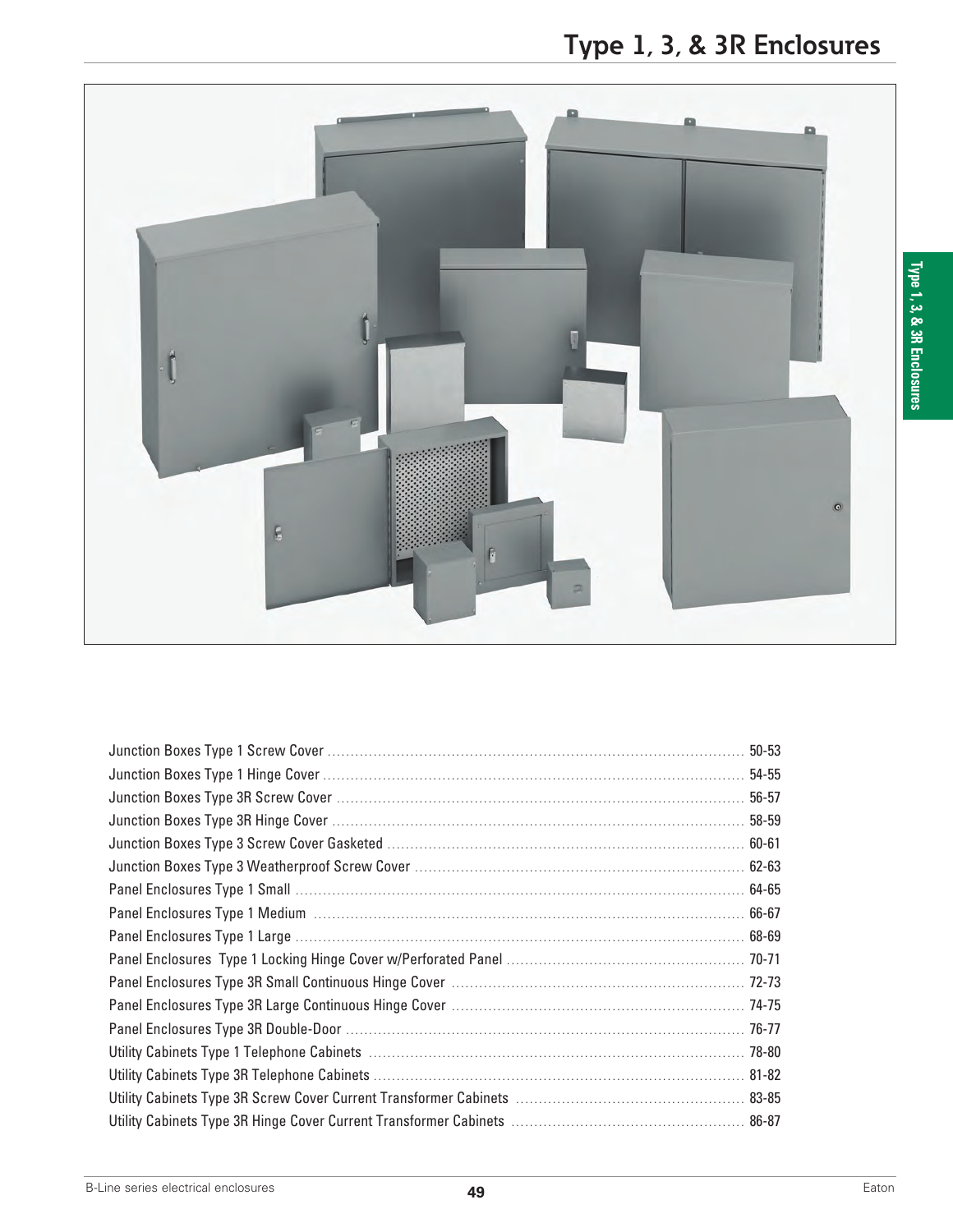## **Junction Boxes Type 1 Screw Cover - Painted & Galvanized Data and Illustration Sheet**



## **Application**

- Used as wiring boxes, junction and pull boxes
- Protects against contact with enclosed equipment

## **Standards**

- UL 50 listed, Type 1
- CSA C22.2 No. 40 certified, Type 1
- Conforms to NEMA standard for Type 1

## **Finish**

- Wash and phosphate undercoat or galvanized steel
- ANSI 61 gray acrylic electrocoat finish

#### **Accessories**

- Ground lug kit
- Touch-up paint
- See Accessories section

#### **Construction**

- Enclosure and cover are fabricated from code gauge steel or galvanized steel, (see table)
- Enclosure body has mounting holes on the back
- Enclosures are available with or without knockouts on the sides, top and bottom ends
- Cover is secured to the body with plated pan head combo screws
- Keyhole slots provided in the cover allow easy access to the inside without removing the screws
- Hole provision for optional ground lug kit
- Ground screw provided

## **Discount Schedule: A2**

## **Subclass: AN0 (painted) & AX1 (galvanized)**



**Notes:** We can provide special sizes, finishes and other modifications. Consult the factory for your special requirements. Dimensions are in inches. Millimeters shown are for reference only. Data subject to change without notice.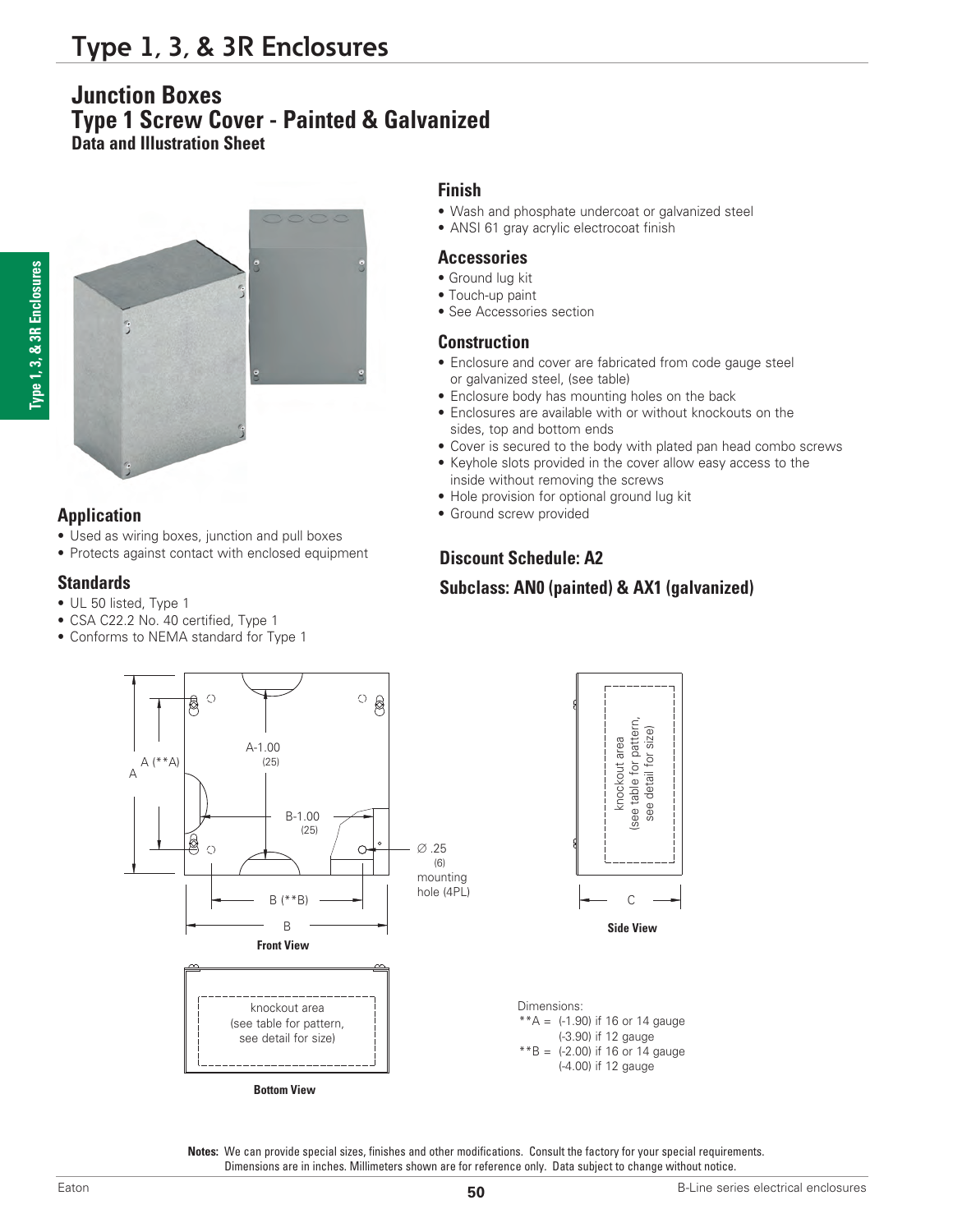## **Junction Boxes Type 1 Screw Cover - Painted & Galvanized**<br>Catalog Number Subclass: ANO - Pa **Catalog Number Subclass: ANO - Painted & AX1 - Galvanized**

| <b>Enclosure Catalog Number</b>     |                    |                          | <b>Enclosure Size</b>         |                                                    |                 | <b>Knockout</b><br><b>Pattern</b> | <b>Knockout</b><br><b>Pattern</b>                                 |                                                    |  |
|-------------------------------------|--------------------|--------------------------|-------------------------------|----------------------------------------------------|-----------------|-----------------------------------|-------------------------------------------------------------------|----------------------------------------------------|--|
| <b>Painted</b><br><b>Galvanized</b> |                    |                          | <b>Height x Width x Depth</b> |                                                    |                 |                                   |                                                                   |                                                    |  |
|                                     |                    |                          |                               | $A \times B \times C$                              |                 |                                   |                                                                   |                                                    |  |
| K <sub>0</sub>                      | No KO              | KO                       | No KO                         | Gauge<br>in.<br>mm                                 |                 |                                   | <b>Each Side</b>                                                  | <b>Top &amp; Bottom</b>                            |  |
| 443 SC                              | <b>443 SC NK</b>   | <b>443 SCGV</b>          | <b>443 SCGV NK</b>            | $4.00 \times 4.00 \times 3.00$<br>102 x 102 x 76   |                 | 16                                | $\mathbb{C}(\mathbb{D})$                                          | $\circled{c}$                                      |  |
| 444 SC                              | <b>444 SC NK</b>   | <b>444 SCGV</b>          | <b>444 SCGV NK</b>            | $4.00 \times 4.00 \times 4.00$                     | 102 x 102 x 102 | 16                                | $\odot$ <sup>O</sup>                                              | $\circledcirc$                                     |  |
| 644 SC                              | <b>644 SC NK</b>   | <b>644 SCGV</b>          | <b>644 SCGV NK</b>            | $6.00 \times 4.00 \times 4.00$                     | 152 x 102 x 102 | 16                                | COO                                                               | $\circled{c}$                                      |  |
| 663 SC                              | <b>663 SC NK</b>   | <b>663 SCGV</b>          | <b>663 SCGV NK</b>            | $6.00 \times 6.00 \times 3.00$                     | 152 x 152 x 76  | 16                                | CDE)                                                              | <b>CDE</b>                                         |  |
| 664 SC                              | <b>664 SC NK</b>   | <b>664 SCGV</b>          | <b>664 SCGV NK</b>            | $6.00 \times 6.00 \times 4.00$                     | 152 x 152 x 102 | 16                                | COC <sub>D</sub>                                                  | COC                                                |  |
| 863 SC                              | <b>863 SC NK</b>   | <b>863 SCGV</b>          | <b>863 SCGV NK</b>            | $8.00 \times 6.00 \times 4300$                     | 203 x 152 x 76  | 16                                | $\left(\bigcirc\left(\bigcirc\right)\left(\bigcirc\right)\right)$ | <b>COE</b>                                         |  |
| 864 SC                              | <b>864 SC NK</b>   | <b>864 SCGV</b>          | 864 SCGV NK                   | $8.00 \times 6.00 \times 4.00$                     | 203 x 152 x 102 | 16                                | $@$ $H$ $O$                                                       | <b>CDE</b>                                         |  |
| 884 SC                              | <b>884 SC NK</b>   | <b>884 SCGV</b>          | 884 SCGV NK                   | $8.00 \times 8.00 \times 4.00$                     | 203 x 203 x 102 | 16                                | GHAD                                                              | GAND                                               |  |
| $\overline{\phantom{a}}$            | <b>1064 SC NK</b>  | $\overline{\phantom{a}}$ | <b>1064 SCGV NK</b>           | $10.00 \times 6.00 \times 4.00$<br>254 x 152 x 102 |                 | 16                                | $\overline{a}$                                                    |                                                    |  |
| 1084 SC                             | <b>1084 SC NK</b>  | <b>1084 SCGV</b>         | <b>1084 SCGV NK</b>           | 10.00 x 8.00 x 4.00<br>254 x 203 x 102             |                 | 16                                | $\overline{G(H)}\overline{H})$                                    | $\mathbb{G}(\mathbb{H}(\mathbb{I})(\mathbb{I}))$   |  |
| 10104 SC                            | <b>10104 SC NK</b> | 10104 SCGV               | <b>10104 SCGV NK</b>          | 10.00 x 10.00 x 4.00<br>254 x 254 x 102            |                 | 16                                | $\bigcircledR\oplus\bigcirc$                                      | G(H)(I)                                            |  |
| 1264 SC                             | <b>1264 SC NK</b>  |                          | <b>1264 SCGV NK</b>           | 12.00 x 6.00 x 4.00                                | 305 x 152 x 102 | 16                                | <b>DEFIGH</b>                                                     | <b>COE</b>                                         |  |
| 1284 SC                             | <b>1284 SC NK</b>  | <b>1284 SCGV</b>         | <b>1284 SCGV NK</b>           | 12.00 x 8.00 x 4.00<br>305 x 203 x 102             |                 | 16                                | <b>DEJFIGH</b>                                                    | $\bigoplus(\bigoplus(\bigoplus(\bigcap(\bigodot))$ |  |
| 12104 SC                            | <b>12104 SC NK</b> | 12104 SCGV               | <b>12104 SCGV NK</b>          | 12.00 x 10.00 x 4.00<br>305 x 254 x 102            |                 | 16                                | <b>DECEGA</b>                                                     | <b>DEEGH</b>                                       |  |
| 12124 SC                            | <b>12124 SC NK</b> | <b>12124 SCGV</b>        | <b>12124 SCGV NK</b>          | 12.00 x 12.00 x 4.00<br>305 x 305 x 102            |                 | 16                                | <b>DEFGH</b>                                                      | $(D)E)F)G$ $(H)$                                   |  |
|                                     | <b>15154 SC NK</b> | <b>15154 SCGV</b>        |                               | 15.00 x 15.00 x 4.00<br>381 x 381 x 102            |                 | 16                                | COEFOHO                                                           | COEFIGAD                                           |  |
| 16124 SC                            | 16124 SC NK        | 16124 SCGV               | <b>16124 SCGV NK</b>          | 16.00 x 12.00 x 4.00                               | 406 x 305 x 102 | 16                                | COEEOHO                                                           | <b>DEEGH</b>                                       |  |
| 16164 SC                            | 16164 SC NK        | 16164 SCGV               |                               | 16.00 x 16.00 x 4.00                               | 406 x 406 x 102 | 16                                | COEFGAD                                                           | COEFIGHO                                           |  |
| 18124 SC                            | <b>18124 SC NK</b> | 18124 SCGV               | <b>18124 SCGV NK</b>          | 18.00 x 12.00 x 4.00                               | 457 x 305 x 102 | 16                                | BCDEFGHU                                                          | <b>DECEGA</b>                                      |  |
|                                     | <b>18154 SC NK</b> | 18154 SCGV               |                               | 18.00 x 15.00 x 4.00                               | 457 x 381 x 102 | 16                                | BODEFGHUO                                                         | COEFIGHO                                           |  |
| 18184 SC                            | <b>18184 SC NK</b> | 18184 SCGV               | <b>18184 SCGV NK</b>          | 18.00 x 18.00 x 4.00<br>457 x 457 x 102            |                 | 16                                | BCOEFGH00                                                         | BCODE(F)G(H)(I)                                    |  |
| 24124 SC                            | <b>24124 SC NK</b> | 24124 SCGV               | --                            | 24.00 x 12.00 x 4.00<br>610 x 305 x 102            |                 | 16                                | BCDEFGHUD                                                         | <b>DEFGA</b>                                       |  |
| --                                  | <b>24184 SC NK</b> | 24184 SCGV               | $\overline{\phantom{m}}$      | 24.00 x 18.00 x 4.00<br>610 x 457 x 102            |                 | 16                                | <b>BCDEFGHIO</b>                                                  | BCDEFGHU                                           |  |
| 24244 SC                            | <b>24244 SC NK</b> | 24244 SCGV               | <b>24244 SCGV NK</b>          | 24.00 x 24.00 x 4.00                               | 610 x 610 x 102 | 14                                | BCDEECHOO                                                         | BCDEFGHUD                                          |  |
|                                     | 30184 SC NK        | 30184 SCGV               | <b>30184 SCGV NK</b>          | 30.00 x 18.00 x 4.00                               | 762 x 457 x 102 | 16                                | <b>BCDEFGANO</b>                                                  | BCOEFGHU                                           |  |
| 30244 SC                            | 30244 SC NK        | 30244 SCGV               | <b>30244 SCGV NK</b>          | 30.00 x 24.00 x 4.00                               | 762 x 610 x 102 | 14                                | BODEFGHUO                                                         | BCDEEGH00                                          |  |
|                                     | 30304 SC NK        |                          | <b>30304 SCGV NK</b>          | 30.00 x 30.00 x 4.00                               | 762 x 762 x 102 | 12                                |                                                                   |                                                    |  |



#### **Conduit Sizes**

#### **Knockout Detail**

**Note:** See table for applicable knockout pattern.

**Notes:** Dimensions are in inches. Millimeters shown are for reference only. Data subject to change without notice.

**Type 1, 3, & 3R Enclosures**

Type 1, 3, & 3R Enclosures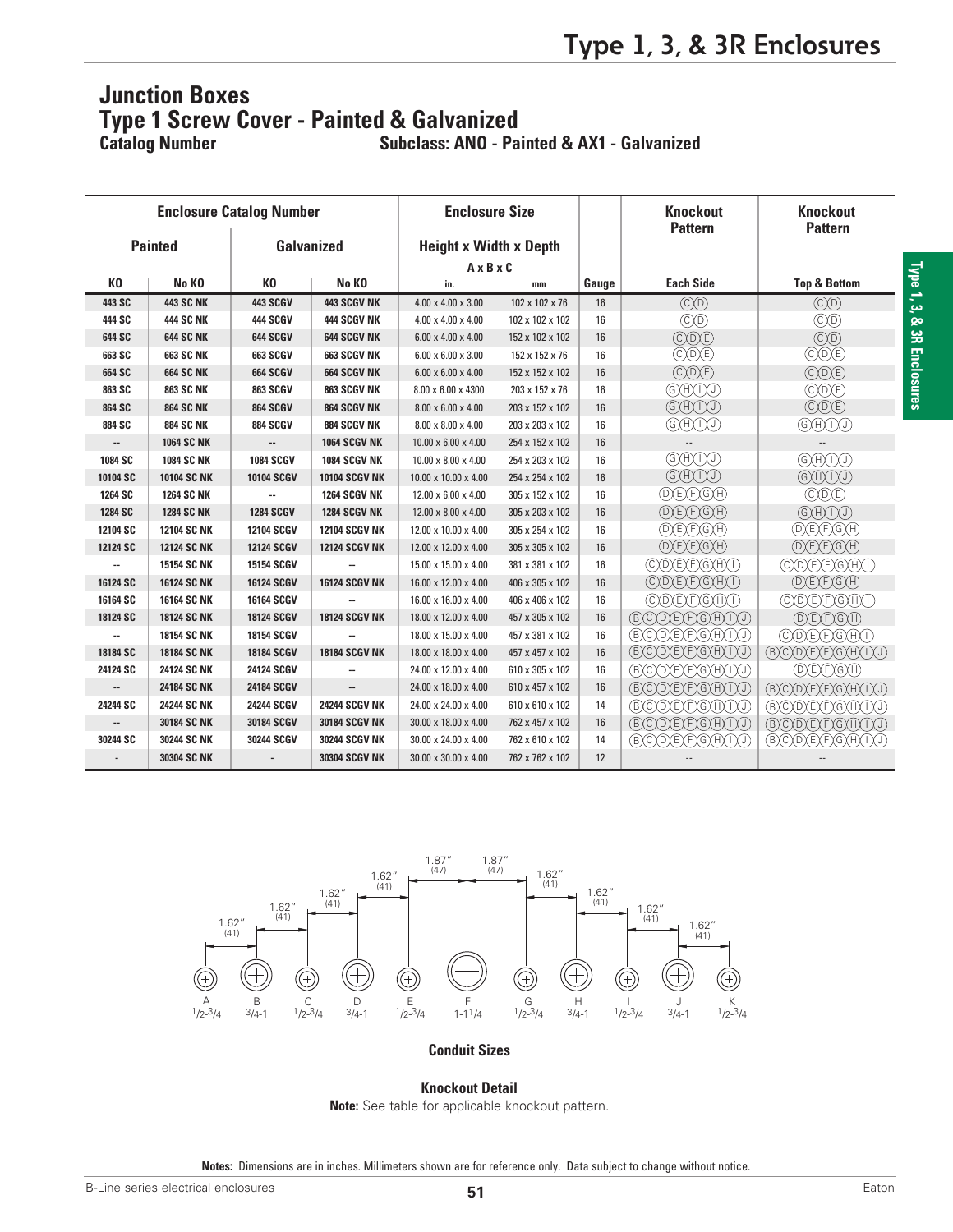## **Type 1, 3, & 3R Enclosures**

# **Junction Boxes Type 1 Screw Cover - Painted & Galvanized Catalog Number Cover - Painted & Galvanized**

**Catalog Number Subclass: ANO - Painted & AX1 - Galvanized**

| <b>Enclosure Catalog Number</b>     |                                          | <b>Enclosure Size</b>         |                                              |                                                                                    | <b>Knockout</b>                    | <b>Knockout</b> |                                                                                                  |                                                   |  |
|-------------------------------------|------------------------------------------|-------------------------------|----------------------------------------------|------------------------------------------------------------------------------------|------------------------------------|-----------------|--------------------------------------------------------------------------------------------------|---------------------------------------------------|--|
| <b>Galvanized</b><br><b>Painted</b> |                                          | <b>Height x Width x Depth</b> |                                              |                                                                                    | <b>Pattern</b>                     | <b>Pattern</b>  |                                                                                                  |                                                   |  |
| KO                                  | No KO                                    | K0                            | No KO                                        | AxBxC<br>in.                                                                       | mm                                 | Gauge           | <b>Each Side</b>                                                                                 | <b>Top &amp; Bottom</b>                           |  |
| 666 SC                              | <b>666 SC NK</b>                         | <b>666 SCGV</b>               | <b>666 SCGV NK</b>                           | 152 x 152 x 152<br>$6.00 \times 6.00 \times 6.00$                                  |                                    | 16              | $\overline{(\mathbb{C})(\mathbb{D})(\mathbb{E})}$                                                | $\overline{(\mathbb{C})(\mathbb{D})(\mathbb{E})}$ |  |
| 866 SC                              | <b>866 SC NK</b>                         | <b>866 SCGV</b>               | 866 SCGV NK                                  | 8.00x 6.00 x 6.00                                                                  | 203 x 152 x 152                    | 16              | @O()                                                                                             | $(\widehat{C})(\widehat{D})\widehat{E})$          |  |
| 886 SC                              | <b>886 SC NK</b>                         | <b>886 SCGV</b>               | 886 SCGV NK                                  | $8.00 \times 8.00 \times 6.00$<br>203 x 203 x 152                                  |                                    | 16              | $\bigodot\left( \widehat{H}\right) \bigodot\left( \widehat{H}\right)$                            | $\left(\widehat{G}(H)(1)\right)$                  |  |
| 1086 SC                             | <b>1086 SC NK</b>                        | <b>1086 SCGV</b>              | 1086 SCGV NK                                 | $10.00 \times 8.00 \times 6.00$                                                    | 254 x 203 x 152                    | 16              | <b>DEFIGH</b>                                                                                    | GHUD                                              |  |
| 10106 SC                            | 10106 SC NK                              | 10106 SCGV                    | <b>10106 SCGV NK</b>                         | 10.00 x 10.00 x 6.00                                                               | 254 x 254 x 152                    | 16              | <b>DEFGA</b>                                                                                     | <b>DEFIGH</b>                                     |  |
| --                                  | <b>1266 SC NK</b>                        | ä.                            |                                              | $12.00 \times 6.00 \times 6.00$                                                    | 305 x 152 x 152                    | 16              |                                                                                                  |                                                   |  |
| --                                  | <b>1286 SC NK</b>                        | $\overline{\phantom{a}}$      | 1286 SCGV NK                                 | $12.00 \times 8.00 \times 6.00$                                                    | 305 x 203 x 152                    | 16              |                                                                                                  |                                                   |  |
| 12106 SC                            | 12106 SC NK                              | <b>12106 SCGV</b>             | <b>12106 SCGV NK</b>                         | 12.00 x 10.00 x 6.00                                                               | 305 x 254 x 152                    | 16              | <b><i>OCECEGER</i></b>                                                                           | <b>DECFIGH</b>                                    |  |
| 12126 SC                            | 12126 SC NK                              | 12126 SCGV                    | <b>12126 SCGV NK</b>                         | 12.00 x 12.00 x 6.00                                                               | 305 x 305 x 152                    | 16              | (D) E) F) G) H)                                                                                  | (D) E) F) G) H)                                   |  |
|                                     | 15156 SC NK                              |                               | <b>15156 SCGV NK</b>                         | 15.00 x 15.00 x 6.00                                                               | 381 x 381 x 152                    | 16              |                                                                                                  |                                                   |  |
| 16126 SC                            | 16126 SC NK                              | 16126 SCGV                    | <b>16126 SCGV NK</b>                         | 16.00 x 12.00 x 6.00                                                               | 406 x 305 x 152                    | 16              | $\mathcal{O}(D)E/F)G(H)$                                                                         | (D) E) F) G) H)                                   |  |
| 16166 SC                            | 16166 SC NK                              | 16166 SCGV                    | <b>16166 SCGV NK</b>                         | 16.00 x 16.00 x 6.00                                                               | 406 x 406x152                      | 16              | COEFGAD                                                                                          | BCOEFGHU                                          |  |
| 18126 SC                            | <b>18126 SC NK</b>                       | <b>18126 SCGV</b>             | <b>18126 SCGV NK</b>                         | 18.00 x 12.00 x 6.00                                                               | 457 x 305x152                      | 16              | BCDEFGHU                                                                                         | <b>DEFIGH</b>                                     |  |
| u.                                  | <b>18156 SC NK</b>                       | ÷.                            | <b>18156 SCGV NK</b>                         | 18.00 x 15.00 x 6.00                                                               | 457 x 381x152                      | 16              |                                                                                                  |                                                   |  |
| 18186 SC                            | 18186 SC NK                              | 18186 SCGV                    | <b>18186 SCGV NK</b>                         | 18.00 x 18.00 x 6.00                                                               | 457 x 457x152                      | 16              | <b>BCODE(F)G(H)(T)</b>                                                                           | <b>BCODE(F)G(H)T)</b>                             |  |
|                                     | <b>24126 SC NK</b>                       |                               | <b>24126 SCGV NK</b>                         | 24.00 x 12.00 x 6.00<br>610 x 305x152                                              |                                    | 16              |                                                                                                  |                                                   |  |
| 24186 SC                            | 24186 SC NK                              | 24186 SCGV                    | <b>24186 SCGV NK</b>                         | 24.00 x 18.00 x 6.00<br>610 x 457x152                                              |                                    | 16              | BCDEFGHUD                                                                                        | BCDEFGHU                                          |  |
|                                     | 24206 SC NK                              |                               | <b>24206 SCGV NK</b>                         | 24.00 x 20.00 x 6.00<br>610 x 508x152                                              |                                    | 14              |                                                                                                  |                                                   |  |
| 24246 SC                            | 24246 SC NK                              | 24246 SCGV                    | <b>24246 SCGV NK</b>                         | 24.00 x 24.00 x 6.00                                                               | 610 x 610x152                      | 14              | (B)(C)(D)(E)(F)(G)(H)(I)(J)                                                                      | BCDEFGH00                                         |  |
|                                     | 30186 SC NK                              |                               | <b>30186 SCGV NK</b>                         | 30.00 x 18.00 x 6.00                                                               | 762 x 457 x 152                    | 16              |                                                                                                  |                                                   |  |
| 30246 SC                            | 30246 SC NK                              | 30246 SCGV                    | <b>30246 SCGV NK</b>                         | 30.00 x 24.00 x 6.00                                                               | 762 x 610 x 152                    | 14              | BCOEFGHU                                                                                         | BCOEFGH00                                         |  |
|                                     | 30306 SC NK                              | $\ddot{\phantom{a}}$          | 30306 SCGV NK                                | 30.00 x 30.00 x 6.00                                                               | 762 x 762 x 152                    | 12              |                                                                                                  |                                                   |  |
| 36246 SC                            | 36246 SC NK                              | $\overline{\phantom{a}}$      | <b>36246 SCGV NK</b>                         | 36.00 x 24.00 x 6.00                                                               | 914 x 310 x 152                    | 14              | BCOEFGH00                                                                                        | BCOEFGH00                                         |  |
| ä.                                  | 36306 SC NK                              | ٠.                            | 36306 SCGV NK                                | 36.00 x 30.00 x 6.00                                                               | 914 x 762 x 152                    | 12              |                                                                                                  |                                                   |  |
| --                                  | 36366 SC NK                              | $\cdots$                      | 36366 SCGV NK                                | 36.00 x 36.00 x 6.00<br>914 x 914 x 152                                            |                                    | 12              |                                                                                                  |                                                   |  |
| ۰.                                  | 48366 SC NK                              | --                            | <b>48366 SCGV NK</b>                         | 48.00 x 36.00 x 6.00<br>1219 x 914 x 152                                           |                                    | 12              | $\sim$                                                                                           |                                                   |  |
| $\overline{\phantom{a}}$            | 48486 SC NK                              | $\overline{a}$                | <b>48486 SCGV NK</b>                         | 48.00 x 48.00 x 6.00                                                               | 1219 x 1219 x 152                  | 12              |                                                                                                  |                                                   |  |
| 888 SC                              | <b>888 SC NK</b>                         | <b>888 SCGV</b><br>--         | <b>888 SCGV NK</b>                           | $8.00 \times 8.00 \times 8.00$                                                     | 203 x 203 x 203                    | 16<br>16        | GHOO                                                                                             | GAND                                              |  |
| 12128 SC                            | <b>10108 SC NK</b>                       |                               | <b>10108 SCGV NK</b>                         | 10.00 x 10.00 x 8.00                                                               | 254 x 254 x 203                    |                 |                                                                                                  |                                                   |  |
| 16128 SC                            | <b>12128 SC NK</b><br><b>16128 SC NK</b> | --                            | <b>12128 SCGV NK</b><br><b>16128 SCGV NK</b> | 12.00 x 12.00 x 8.00                                                               | 305 x 305 x 203                    | 16              | <b>DEFGA</b><br>$\overline{(\mathbb{C})\mathbb{D}(\mathbb{E})\mathbb{F})(\mathbb{G})\mathbb{H}}$ | <b>DEFIGH</b>                                     |  |
|                                     |                                          | --<br>٠.                      |                                              | 16.00 x 12.00 x 8.00                                                               | 406 x 305 x 203                    | 16              | BCOEFGH00                                                                                        | $(D)E)F)G$ $(H)$<br><b><i>OCEEGA</i></b>          |  |
| 18128 SC<br>18188 SC                | <b>18128 SC NK</b><br><b>18188 SC NK</b> | $\overline{\phantom{a}}$      | <b>18128 SCGV NK</b><br><b>18188 SCGV NK</b> | 18.00 x 12.00 x 8.00<br>18.00 x 18.00 x 8.00                                       | 457 x 305 x 203<br>457 x 457 x 203 | 16<br>16        | <b>BCDEFGHIO</b>                                                                                 | <b>BCDEFGHIO</b>                                  |  |
| 24128 SC                            | <b>24128 SC NK</b>                       | --                            | <b>24128 SCGV NK</b>                         | 24.00 x 12.00 x 8.00                                                               | 610 x 305 x 203                    | 16              | BODEFGH00                                                                                        | <b>OCEOH</b>                                      |  |
| 24188 SC                            | 24188 SC NK                              | $\overline{\phantom{a}}$      | <b>24188 SCGV NK</b>                         |                                                                                    |                                    | 16              | BCODE(F)G(H) TV                                                                                  | <b>BCDEFGHIO</b>                                  |  |
|                                     | <b>24208 SC NK</b>                       | Ξ.                            | <b>24208 SCGV NK</b>                         | 24.00 x 18.00 x 8.00<br>610 x 457 x 203<br>24.00 x 20.00 x 8.00<br>610 x 508 x 203 |                                    | 14              |                                                                                                  |                                                   |  |
| 24248 SC                            | <b>24248 SC NK</b>                       |                               | <b>24248 SCGV NK</b>                         | 24.00 x 24.00 x 8.00                                                               | 610 x 610 x 203                    | 14              | <b>BCODE(F)G(H)(T)</b>                                                                           | <b>BCDEFGHIO</b>                                  |  |
| 30248 SC                            | 30248 SC NK                              | 30248 SCGV                    | <b>30248 SCGV NK</b>                         | 30.00 x 24.00 x 8.00                                                               | 762 x 610 x 203                    | 14              | <b>BCDEFGHIO</b>                                                                                 |                                                   |  |
|                                     | 30308 SC NK                              | $\overline{\phantom{a}}$      | <b>30308 SCGV NK</b>                         | 30.00 x 30.00 x 8.00                                                               | 762 x 762 x 203                    | 12              |                                                                                                  | BODEFGHOO                                         |  |
| 36248 SC                            | 36248 SC NK                              | $\overline{\phantom{a}}$      | <b>36248 SCGV NK</b>                         | 36.00 x 24.00 x 8.00                                                               | 914 x 610 x 203                    | 14              | BCOEFGH00                                                                                        | BCOEFGH00                                         |  |
| --                                  | 36308 SC NK                              | $\overline{\phantom{a}}$      | <b>36308 SCGV NK</b>                         | 36.00 x 30.00 x 8.00                                                               | 914 x 762 x 203                    | 14              |                                                                                                  |                                                   |  |
| $\overline{\phantom{a}}$            | 36368 SC NK                              | $\mathbf{u}$                  | <b>36368 SCGV NK</b>                         | 36.00 x 36.00 x 8.00                                                               | 914 x 914 x 203                    | 14              | $\sim$                                                                                           | $\sim$                                            |  |



**Conduit Sizes Knockout Detail - Note:** See table for applicable knockout pattern.

**Notes:** Dimensions are in inches. Millimeters shown are for reference only. Data subject to change without notice.